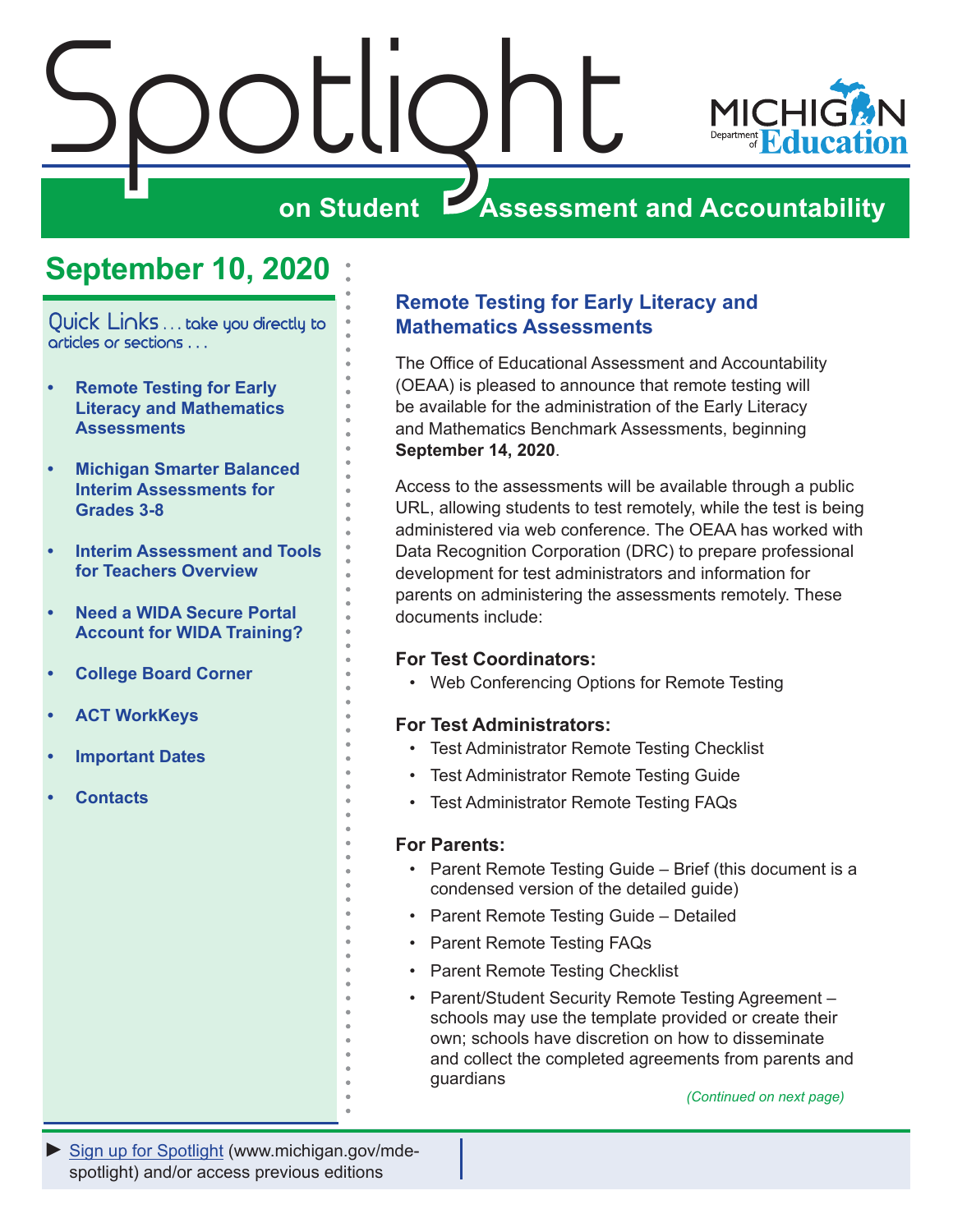<span id="page-1-0"></span>It is up to the district/school to determine which support documents will be used and how. Remote test administration instructions and supporting documents will be available by COB **Monday, September 14**, on the [Early Literacy and Mathematics Benchmark](www.michigan.gov/earlylitandmath)  [Assessment web page](www.michigan.gov/earlylitandmath) (www.michigan.gov/ earlylitandmath).

## **Michigan Smarter Balanced Interim Assessments for Grades 3-8**

The Michigan Smarter Balanced Interim Assessment is the "free" option available to schools to meet the benchmark assessment criteria for students in grades 3-8, as required under the recently passed Return to Learn legislation. The Michigan Department of Education's Early Literacy and Mathematics Benchmark Assessment (K-2) is the free option for students in grades K-2.

The Michigan Smarter Balanced Interim Assessments test window will open on **Monday, September 14, 2020** and run through **June 30, 2021**, via the Data Recognition Corporation (DRC) INSIGHT application. Students can test multiple times throughout the testing window. This assessment can be administered remotely.

On **Monday, September 21, 2020**, DRC will host a webinar explaining the remote option. Details for participating in this webinar:

**When:** September 21, 2020, 12–1 p.m. ET

**Topic:** Remote Testing (Early Literacy & Mathematics and Smarter Balanced Interim Assessments)

- [Join the webinar](https://datarecognitioncorp.zoom.us/j/98356700493) (https://datarecognitioncorp. zoom.us/j/98356700493)
- **or iPhone one-tap** +13017158592,98356700493#
- **or Telephone (toll free)** (for higher quality, dial a number based on your current location): 888-475-4499
- **Webinar ID:** 983 5670 0493

## **DRC INSIGHT Portal Information**

- Users have been pre-loaded to the DRC INSIGHT Portal, based on their M-STEP user information within the Office of Educational Assessment and Accountability (OEAA) Secure Site. Users will be notified via email on **Friday, September 11** that the Smarter Balanced Interim Assessments administration has been added to their DRC INSIGHT Portal account. This email can be ignored by users not utilizing these assessments.
- For this program, initial users will add and edit additional users themselves in the DRC INSIGHT Portal (this is different from Michigan assessments) rather than additional users being pulled in from the OEAA Secure Site. It will be the District /School users' responsibility to set up other District/School users, as well as Teacher users within their assigned sites (if they do not already have access). Users should contact their own District or School Administrator for access to the DRC INSIGHT Portal.

If there is no initial user with access to the DRC INSIGHT Portal at your District or School, contact DRC at 877-560-8378 (Option 2) for assistance.

*(Continued on next page)*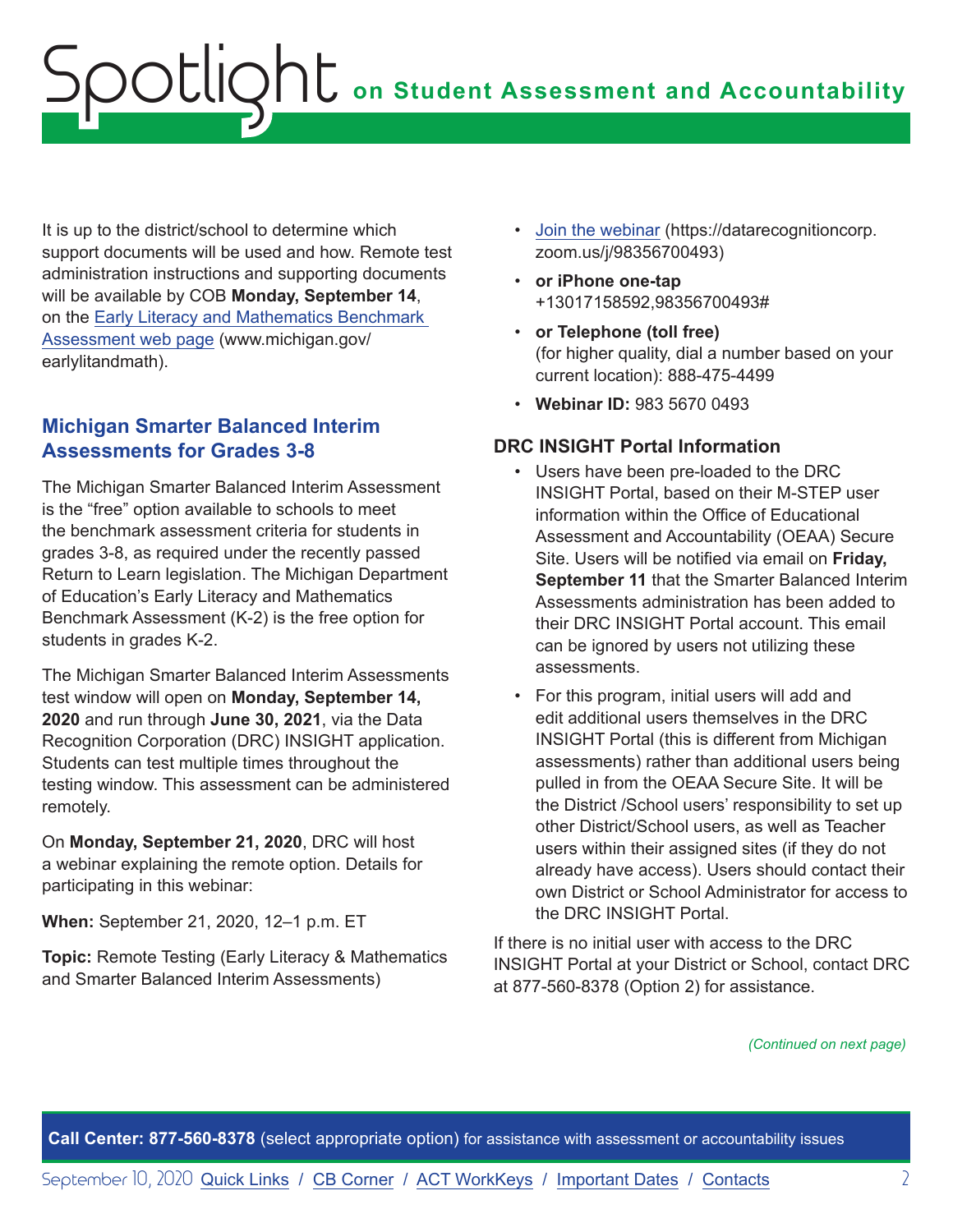### <span id="page-2-0"></span>**Student Pre-ID Information**

District/School users will upload their students individually or via the Multiple Student Upload (MSU) functionality within the DRC INSIGHT Portal.

Information on this process and a file layout, along with sample file, can be found via the DRC INSIGHT Portal under **My Applications**, **Student Management,** then **Manage Students**  functionality.

**Note:** Students will not be pre-identified and pulled from the OEAA Secure site for this program.

• Student and Test Management will be available in the DRC INSIGHT Portal starting **Monday, September 14, 2020**.

### **Resources**

The DRC INSIGHT Portal will house numerous resource documents for your use. These can be located within the [DRC INSIGHT Portal](https://mi.drcedirect.com) (https:// mi.drcedirect.com).

The following resource documents are available now in the DRC INSIGHT Portal under **My Applications**, **General Information**, then **Documents**

- Assessment Online Testing Readiness
- DRC INSIGHT System Requirements
- Technology User Guide
- Smarter Balanced Interim Assessments DRC INSIGHT Portal User Guide
- Smarter Balanced Interim Assessments Overview Presentation Slides – Sept. 2020
- Responsibility Guide and Checklist for Coordinators and Teachers

The Test Administration Manual (including Online Test Directions) will be available on **Monday, September 14, 2020**. Additional Resource documents will be posted as they become available.

## **Interim Assessment and Tools for Teachers Overview**

Are you interested in learning more about the nocost interim assessment option offered by the Michigan Department of Education (MDE) to meet the assessment requirements in PA 149? Consider joining the Assessment Learning Network (ALN) webinar on **September 29, 2020**, co-hosted by MDE and the Michigan Assessment Consortium (MAC). Webinar presenters will provide an overview of the Smarter Balanced Assessment Consortium (SBAC) interim assessment option and the accompanying Tools for Teachers website.

#### **Assessment Learning Network (ALN) Webinar**

• September 29, 2020 9 a.m. – noon [Webinar registration](https://www.michiganassessmentconsortium.org/event/interim-assessment-and-tools-for-teachers-overview/)

Presenters from SBAC, MDE, and the MAC will briefly review Michigan Public Act 149 and list all MDE-approved options for benchmark testing before taking a closer look at the SBAC interim assessment option provided at no cost by MDE in 2020-21. Participants will see a demonstration of what the SBAC assessment tools look like within a school and how they might be experienced by teachers using them. Presenters will clarify the purpose(s) for interim assessment, where it fits within a district's balanced assessment system, and how it aligns with other state assessments, such as M-STEP.

*(Continued on next page)*

**Call Center: 877-560-8378** (select appropriate option) for assistance with assessment or accountability issues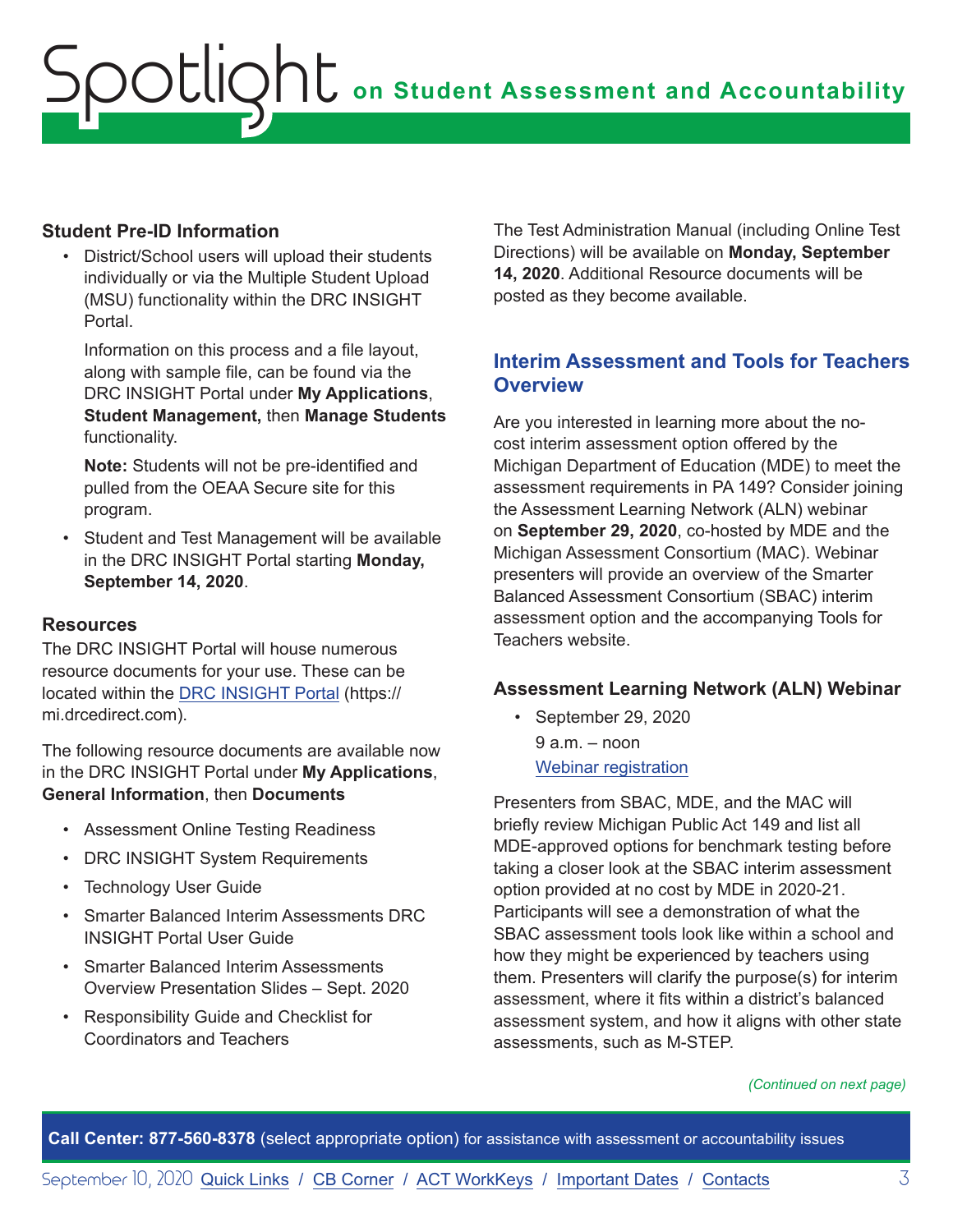<span id="page-3-0"></span>Presenters will demonstrate the formative assessment strategies and other practical resources available on the accompanying SBAC Tools for Teachers website. Also, they will introduce additional opportunities in Michigan to deepen skillful practice of the formative assessment process through the FAME program (Formative Assessment for Michigan Educators).

**Note:** This examination of the no-cost SBAC option is offered as an informational opportunity only and in no way implies "endorsement" by either the MDE or MAC. Information about other MDE-approved options is available from representatives who are equipped to demonstrate their products' capabilities.

## **Need a WIDA Secure Portal Account for WIDA Training?**

If you need an account, your District EL Assessment Coordinator can create an account for you. If you are a new District EL Assessment Coordinator, you will need to be identified as such in the Educational Entity Master (EEM) first. Once that has been completed, send an e-mail to [mde-oeaa@michigan.gov](mailto:mde-oeaa%40michigan.gov?subject=) to request that a WIDA Secure Portal account be set up for you.

The EEM can be updated by the Authorized District EEM User or the Nonpublic School Authorized EEM User (usually the student pupil accounting person). For more information about the EEM, refer to the [Educational Entity Master \(EEM\)](https://www.michigan.gov/documents/mde/Educational_Entity_Master_EEM_634435_7.pdf) chapter of the Assessment Coordinator Training Guide.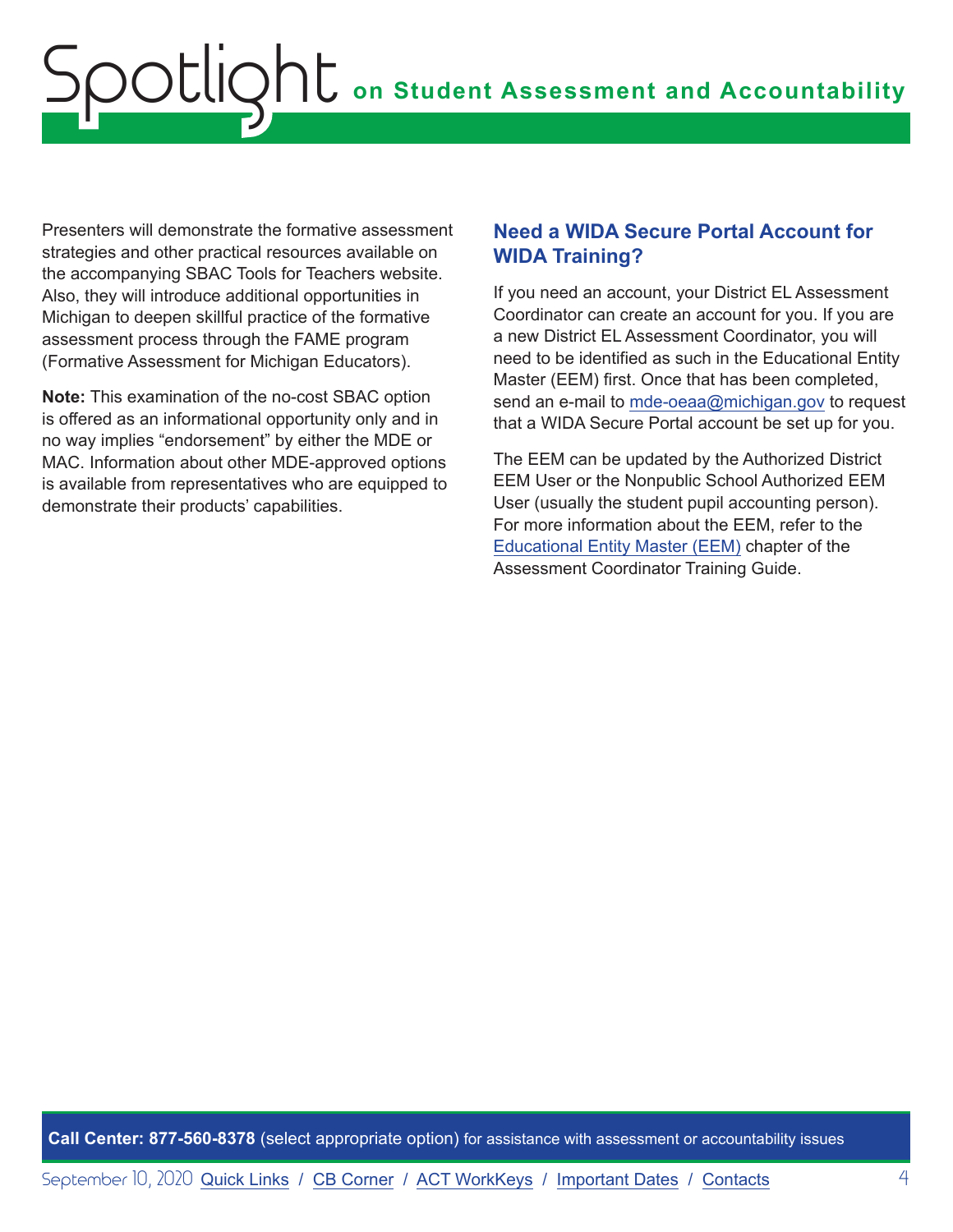**on Student Assessment and Accountability**

# <span id="page-4-1"></span>College Board Corner

*Information on SAT*®*, PSAT*™ *8/9, and PSAT*™*10 provided by the College Board*

### **Upcoming Deadline: September 16, 2020**

<span id="page-4-0"></span>Spotlight

- ordering standard and accommodated test materials for the October 14 SAT with Essay, PSAT/NMSQT, and PSAT 8/9
- requesting ancillary materials for off-site testing for all fall tests—see the [August 6 Spotlight](https://www.michigan.gov/documents/mde/Spotlight_8-6-20_698659_7.pdf) for more information

### **September 23 SAT with Essay Reminders**

- No Pre-ID labels will be sent to be affixed to answer sheets.
- Test materials will arrive in schools next week.

### **Fall 2020 Test Coordinator Supplement**

- College Board has published a [test coordinator](https://collegereadiness.collegeboard.org/pdf/test-coordinator-supplemental-guide.pdf)  [supplemental guide](https://collegereadiness.collegeboard.org/pdf/test-coordinator-supplemental-guide.pdf) (https://collegereadiness. collegeboard.org/pdf/test-coordinatorsupplemental-guide.pdf) for SAT School Day, PSAT/NMSQT, and PSAT 8/9, to explain how the flexible policies provided for fall testing will affect how you administer the tests at your school, including explanations of how procedures may diverge from what is in the applicable Coordinator Manual. This supplement will not be shipped directly to schools.
- This is a national publication and may have information that is not applicable to Michiganprovided testing, such as testing PSAT 8/9 after October 29 and the October 17 PSAT/NMSQT.

## **Fall 2020 SAT with Essay Test Books and Procedures**

Because COVID-19 caused most Spring 2020 testing to be canceled, College Board has repurposed unused spring materials for SAT School Day administrations this fall.

- **September 23 SAT School Day** administration – test books will have "April 28, 2020" printed on the cover
- **October 14 SAT School Day** administration test books will have "April 14, 2020" printed on the cover
- **All SAT School Day test dates** complete field 3 on the Coordinator Report Form (CRF) using your actual administration date, **not** the date printed on the test books

## **Online Questionnaire and Student Search Service Opt-In Now Available**

To help reduce the time needed for the preadministration session, students now have the opportunity to opt-in to Student Search Service and complete the entire [optional online questionnaire](http://studentsearch.collegeboard.org) (http://studentsearch.collegeboard.org). If students are directed to complete this process at home, schools should make parents aware of this request. Guidance about how to organize your preadministration session if your students use the online option, including how students will identify their four free SAT score sends, will be available on the MDE [MME](www.michigan.gov/mme) (www.michigan.gov/mme) and [PSAT](http://www.michigan.gov/psat) (www.michigan.gov/psat) web pages.

*(Continued on next page)*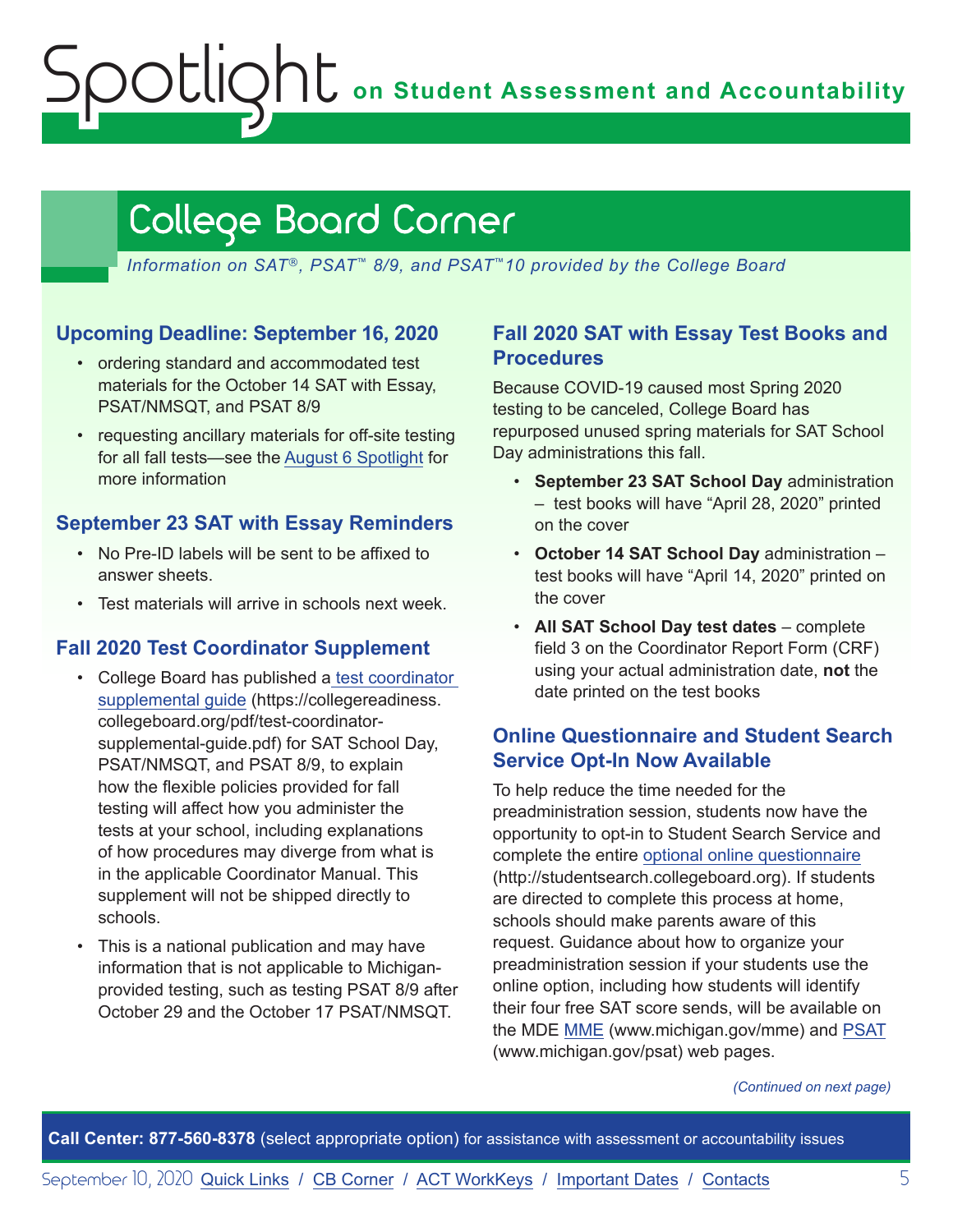## **SSD Coordinator Email**

Spotlight

SSD (Services for Students with Disabilities) coordinators were sent an email this week with information about general College Board updates, including news that in late 2020, we will be updating the SSD Online platform for a more modern, efficient, and streamlined user experience for SSD coordinators. Additionally, some accommodation names are changing later this fall. For example, 50% extended time will be referred to as "time and onehalf". Although the names are changing, how these accommodations are administered will not be. More information about these changes and how they relate to Michigan-provided testing will be available in the upcoming months.

### **Students with Certain Disabilities Who Register for a Weekend SAT Administration**

Although the Michigan Department of Education is providing the SAT to your students on a school day, some students may also choose to register for a weekend administration of the SAT at their own expense. For national testing, most students will test in a weekend test center. These test centers are normally housed in high schools or colleges that applied to the College Board and were approved for weekend testing. Many accommodations—including extra breaks, use of a calculator, and others—can be provided in a weekend test center. However, students who have certain accommodations—such as 100% extended time, MP3 audio, assistive technology-compatible (ATC), braille, or large font

greater than 20 point—will test in a school due to their special testing needs. This is referred to as "school-based testing." This means your school, even if you have not signed up to be a national test center, may have students with school-based accommodations looking to test there. The primary SSD coordinator of a school serves as the contact for the College Board and students who require school-based testing.

To support this process, we ask that each primary SSD coordinator fill out their SSD School Testing Calendar online. This is accessible on the SSD Online Dashboard; it allows you to notify us if there are administrations for which you will not be able to provide school-based testing for students. Therefore, the testing calendar in SSD Online is for SAT only. For schools that are only testing PSATrelated assessments, the calendar can be updated, but note it is not related to state testing in any way.

The decision to support any of the weekend administrations is completely at the discretion of the school. Neither the College Board nor the Michigan Department of Education requires you to participate nor does this participation have an impact on the state-provided testing. To see the students with school-based accommodations at your school who have registered for a national administration, the SSD coordinator can log in to the SSD Online system. If you decide to not support the national testing for your students who need it, College Board will work with these students directly to find another school in the area that is available.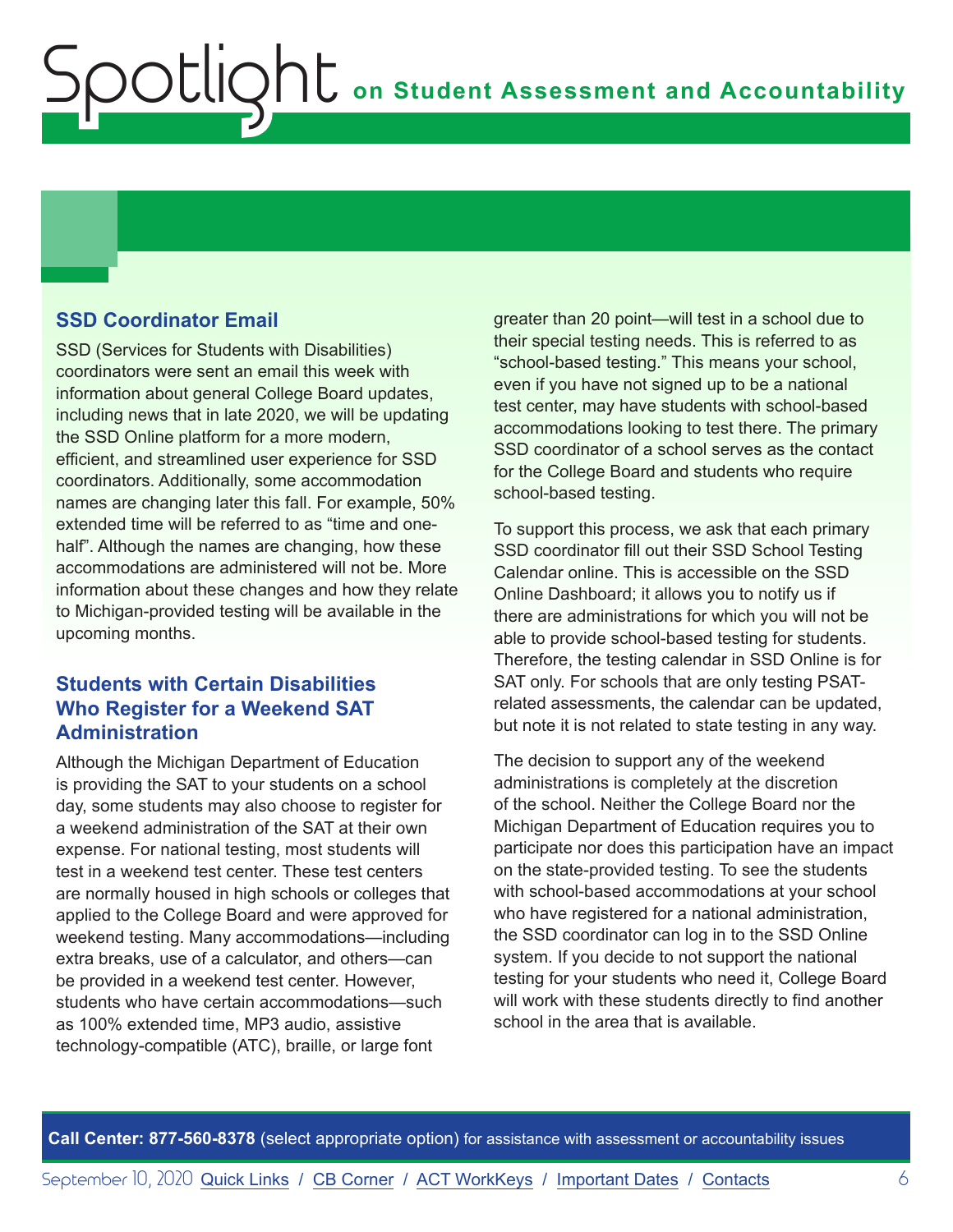**on Student Assessment and Accountability**

<span id="page-6-1"></span>**ACT WorkKeys** *Information on ACT® WorkKeys® provided by the ACT.*

**ACT WorkKeys Assessment: Overview and Student Preparation**

<span id="page-6-0"></span>Spotlight

Even though the Spring 2021 administration of the ACT WorkKeys assessment is many months away, you can begin preparing now, by understanding what the WorkKeys assessments are and how to prepare your students.

The ACT WorkKeys assessment consists of three tests that measure real-world skills that employers consider critical to job success and increase career opportunities:

- **Applied Math** measures critical thinking, mathematical reasoning, and problem-solving techniques for situations that actually occur in today's workplace.
- **Graphic Literacy** measures skills needed to locate, synthesize, and use information from charts, graphs, diagrams, and other materials.
- **Workplace Documents** measures skills needed to read and use written text such as memos, letters, directions, bulletins, and policies.

How a student performs on the three WorkKeys tests determines their eligibility to earn an ACT® WorkKeys® National Career Readiness Certificate® (NCRC). To earn a certificate, students must receive a level score of at least 3 out of 7 on each test. Certificates are awarded at four levels:

• **Bronze** requires a minimum level score of 3 out of 7 on all 3 tests

- **Silver** requires a minimum level score of 4 out of 7 on all 3 tests
- **Gold** requires a minimum level score of 5 out of 7 on all 3 tests
- **Platinum** requires a minimum level score of 6 out of 7 on all 3 tests

Examinees that complete the Spanish-language versions of the assessments are eligible for an NCRC en Español.

Students who earn an NCRC can activate and print the certificate for free at [myworkkeys.com](http://www.myworkkeys.com) once they receive their paper scores.

For more detailed information about the WorkKeys assessments, understanding scores, and NCRCs, go to [WorkKeys Assessments](https://www.act.org/content/act/en/products-and-services/workkeys-for-job-seekers/assessments.html) (https://www.act.org/ content/act/en/products-and-services/workkeys-forjob-seekers/assessments.html).

### **Student Preparation – Go For Platinum!**

Encourage your students to understand the types of questions they will see, since they differ from other types of exams. Students and teachers can access free practice questions from all three tests that range from easier content – Level 3—to the most difficult – Level 7. Teachers and students may use these practice questions as Questions of the Day or as warm-up activities in the weeks leading up to test day.

*(Continued on next page)*

**Call Center: 877-560-8378** (select appropriate option) for assistance with assessment or accountability issues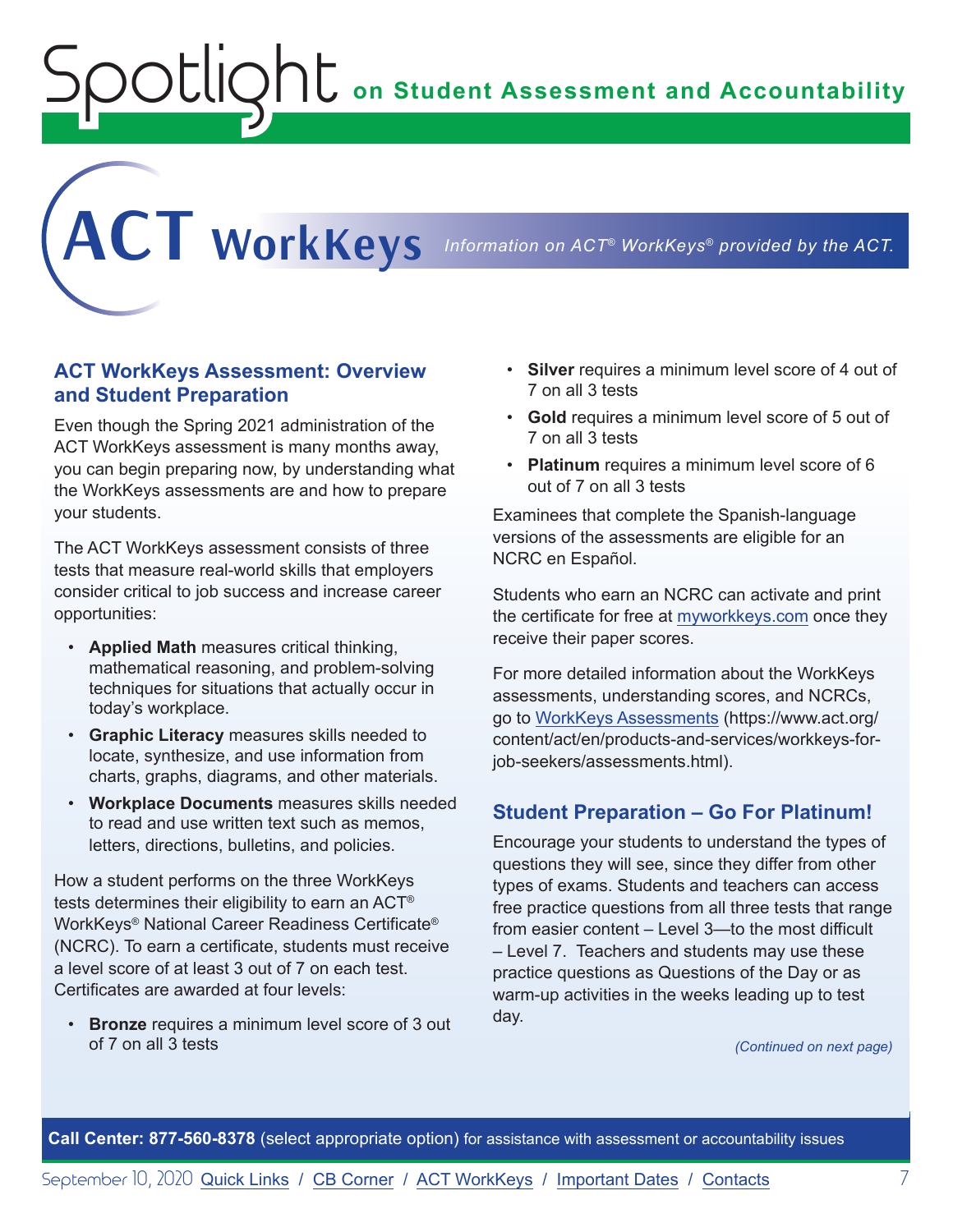Students can also create a user account and take free full-length [online practice tests](https://testregistration.org/rsp/Login.do?event=go&realm=20770563) (https://testregistration. org/rsp/Login.do?event=go&realm=20770563). This allows students to pace themselves in real-time test scenarios and receive scores indicating how they might perform on the WorkKeys tests.

More information about administering the assessment will be covered in future Spotlight Newsletters.

## **Contacting ACT**

If you have questions, you may:

- 1. contact ACT via the [Contact Us web page](http://www.act.org/aap/state/contact.html) [\(www.act.org/aap/state/contact.html\)](https://www.act.org/aap/state/contact.html)
- 2. call ACT at 800-553-6244 between 9:30 a.m. – 6:00 p.m. ET
	- standard time: ext. 2800
	- accommodations: ext.1788
- 3. email accommodations questions to [ACTStateAccoms@act.org](mailto:ACTStateAccoms%40act.org?subject=)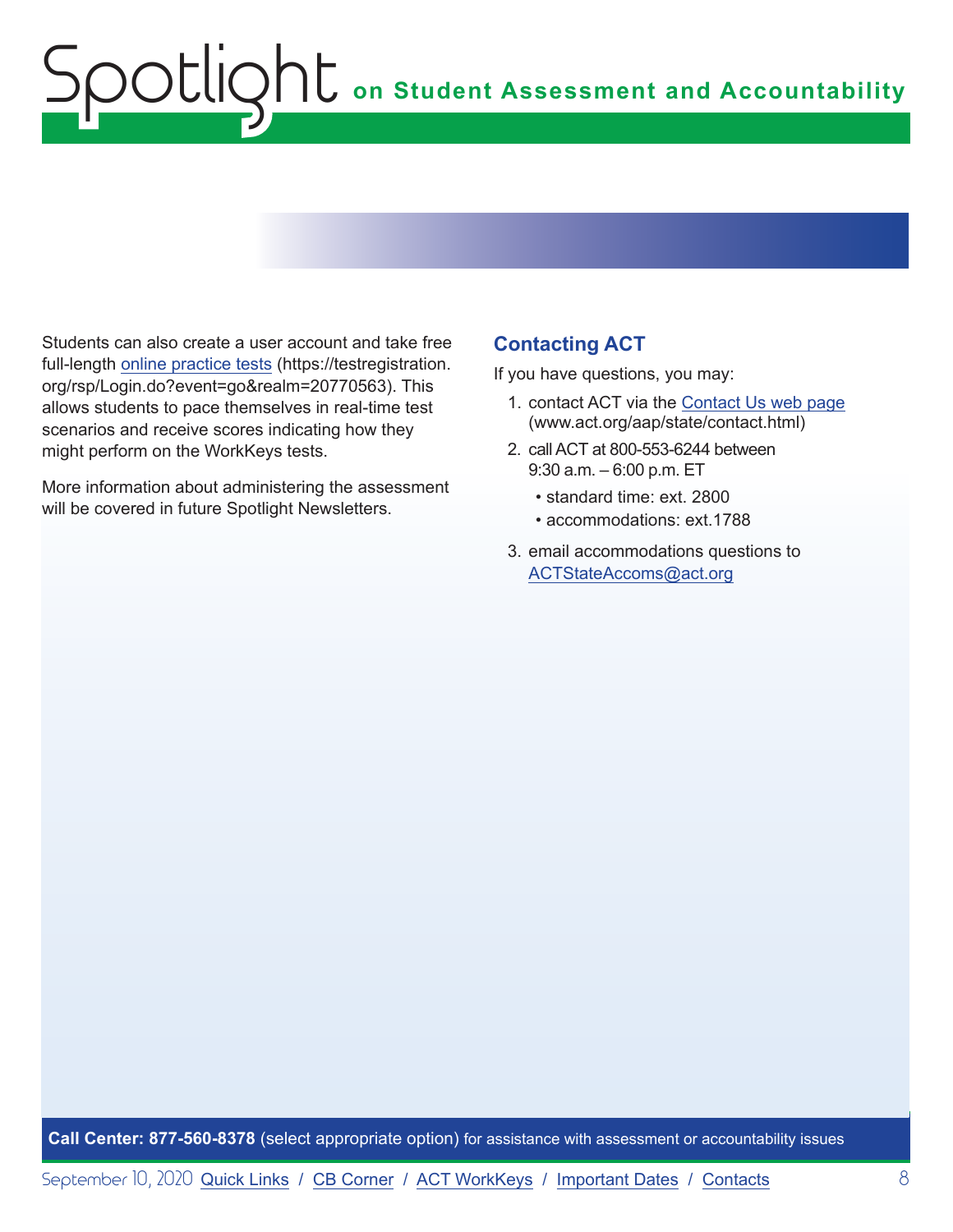# <span id="page-8-1"></span><span id="page-8-0"></span>**Important Dates**

# **Approaching Deadlines!**

### **Wednesday, September 16, 2020**

- Materials Ordering window **CLOSES** for standard and nonstandard materials for:
	- » **SAT with Essay** (for October 14 Primary test date and for the Accommodations window)
	- » **PSAT NMSQT** (for October 14 and October 29 Primary test dates)
	- » **PSAT 8/9** (Primary test date window and Accommodations test window)

# **September 2020**

### **September 23, 2020**

• **SAT with Essay** Fall 2020 administration date

### **September 21 – October 29, 2020**

• **PSAT 8/9** Fall 2020 administration window (Pick one primary administration date, and complete all makeup testing within two weeks of the primary administration date.)

# **Early Literacy and Mathematics**

#### **Now – October 29, 2020**

• Pre-Identification of students in the OEAA Secure Site for **Early Literacy and Mathematics Benchmark Assessments (K-2)**

#### **Now – October 30, 2020**

• **Early Literacy and Mathematics Benchmark Assessments (K-2)** Fall 2020 testing window

# **October 2020**

## **SAT with Essay**

### **October 14, 2020**

• **SAT with Essay** Fall 2020 administration date

### **October 27, 2020**

• **SAT with Essay** Fall 2020 makeup administration (This makeup date can also be used as a third administration date.)

# **PSAT/NMSQT**

### **October 14, 2020**

• **PSAT/NMSQT** Fall 2020 administration date

### **October 29, 2020**

• **PSAT/NMSQT** Fall 2020 administration date

# **November/December 2020**

#### **December 2, 2020 10 a.m.**

• Winter/Spring 2021 Technology Coordinator Training Zoom webinar

[Join the webinar](https://datarecognitioncorp.zoom.us/j/99441419689)

**Call Center: 877-560-8378** (select appropriate option) for assistance with assessment or accountability issues